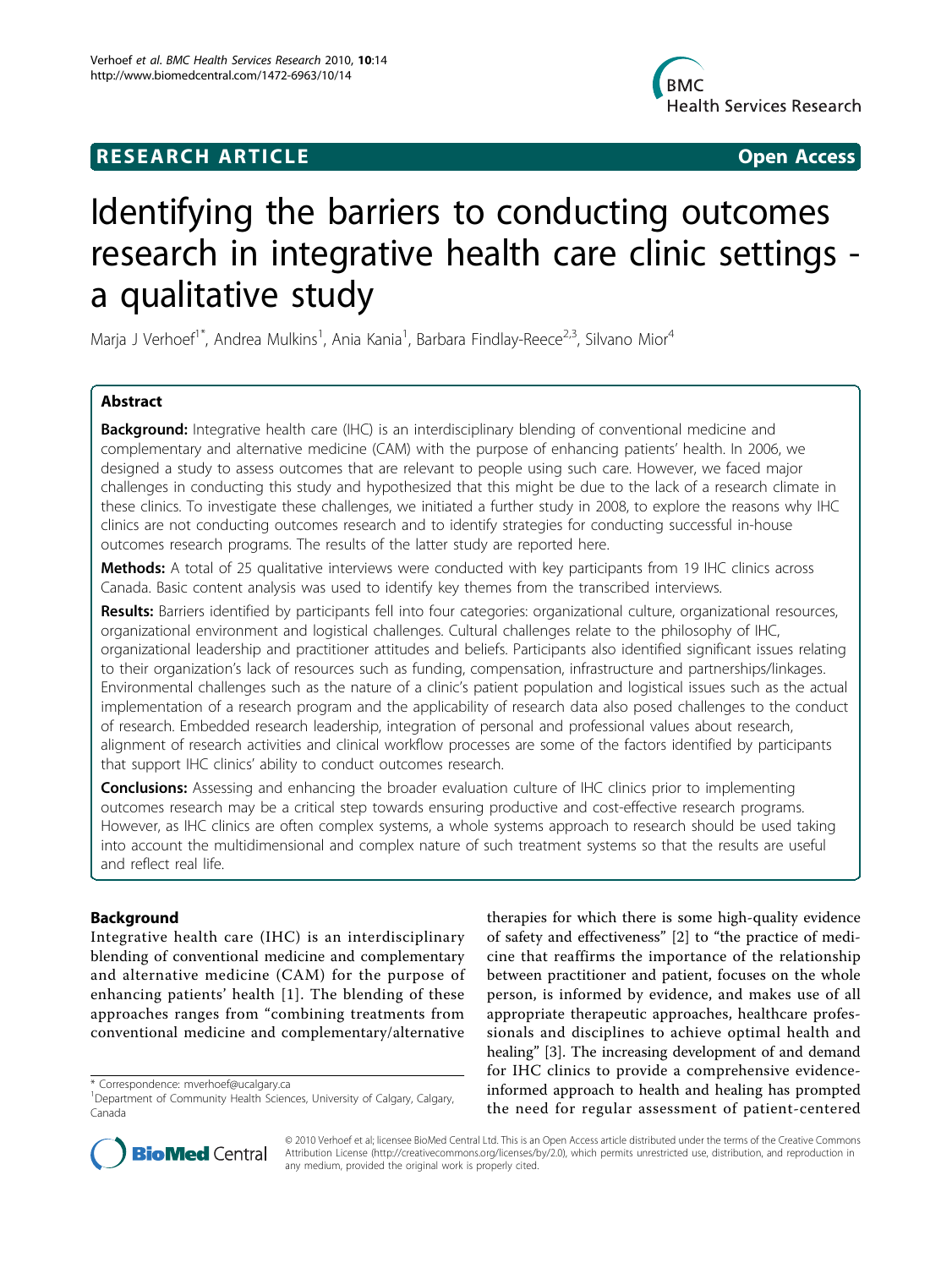outcomes to assess the value of such models. Despite this realization, few CAM/IHC clinics in North America have achieved robust and productive outcomes research programs.

Based on our team's experiences working in IHC clinics [[4,5](#page-10-0)], outcomes assessment is challenging, especially finding and choosing outcome measures that are appropriate and relevant to practitioners, patients, and administrators, and that do not burden the patient or practitioner. In addition, many of the outcome measures used to date tend to reflect a biomedical paradigm and measure disease oriented clinical and health status outcomes, rather than outcomes that capture the patients' lived experiences and self-identified health goals. This may, partly, be attributed to the need to demonstrate 'credible' results to the biomedical community.

In addition to physical health and well-being, the goals of IHC include outcomes such as self-awareness, transformation, motivation, balance, feeling connected and patient empowerment [[6](#page-10-0)]. However, the measurement and evaluation of these outcomes in IHC remains rare. For example, a review of evaluations of primary and community care services that include CAM in the UK, found that of the 25 services identified, the most commonly used outcome measures were data extracted from referral forms, service billings, patient satisfaction surveys, and patient health status questionnaires [\[7](#page-10-0)]. Outcomes specific to CAM and IHC, as identified above, were often not assessed at all. A well-known instrument such as the MYMOP [[8\]](#page-10-0), an individualized assessment of outcomes that are most important to individual patients, was used in only 4 of the 25 service evaluations. IHC evaluations in North America also included only a limited range of outcome measures, and most of these were not CAM and IHC specific [\[9](#page-10-0)-[13\]](#page-10-0). One study assessing patient outcomes in a collaborative model involving chiropractors and physicians did include the MYMOP along with pain and quality of life measures [[14\]](#page-10-0). A recent study that evaluated an IHC model at the University of Michigan was one of a few that used a relevant but not yet validated outcome measure (the Holistic Health Questionnaire) that addresses the various components of health identified within an IHC philosophy [\[15](#page-10-0)].

Based on the literature and our previous work we developed a 'package of outcome measures' (Additional file [1](#page-9-0)) in 2006 to enable IHC clinics to better understand if their unique approaches foster and enhance healing and to facilitate the comparison of different integrative models. This package consisted of instruments to assess concepts that were identified as central to IHC, closely capture the patients' lived experiences with IHC, and align clinical measures and research instruments with the philosophies and broad goals of IHC clinics.

This package was piloted at four IHC clinics in Canada and the US. The purpose of the pilot study was to: 1) explore the feasibility of systematic outcomes data collection in IHC clinics, and 2) to assess which combination of outcome measures best captures healing experiences of patients in order to evaluate IHC clinics.

Despite strong study support from clinic leadership, implementation and recruitment for this pilot project was challenging. Although a significant amount of time was spent with each clinic to ensure that study protocols were modified and tailored to each participating clinics' critical paths and intake processes, it never became fully integrated into the daily practices and activities of the clinic. Challenges with patient recruitment were related to which patients should be approached for the study, when they should be approached, and by whom. Retention of participants was also a problem as many participants were lost to follow-up or withdrew from the study. The main reasons cited for withdrawal included health issues, no longer attending the clinic, and lack of time. Administration of the outcomes package at baseline was also problematic as it increased the large amount of paper work that new patients were required to complete. From our observations and interviews it also appeared that the clinics were not just struggling with the research process, but were subtly resistant to the notion of conducting research within their clinic, as such an evaluation process could be construed as interfering with their carefully conceived patient services. Finally, it appeared that participants saw no benefit from a research-in-practice cycle where research informs and enhances clinical practice.

In addition to the logistical issues, we learned of some major shortcomings of the outcomes package. Through participant feedback, it became apparent that the package did not focus enough on the positive aspects of well being and that it centered too much on ill-health. Similarly, several participants expressed that the package was more appropriate for individuals who were suffering from serious and chronic health concerns and suggested that most of the questions were not applicable for those who are attending clinics for health promotion and/or prevention reasons. This feedback brings forth the recognition that outcomes used to evaluate IHC not only need to be in line with the IHC philosophy of care but should also consider why people seek out IHC.

Since these issues were not exclusive to one or two clinics, we realized that successful outcomes research in IHC clinic settings is much more than having effective recruitment strategies, feasible data collection processes, and relevant patient-friendly outcome measures. We hypothesized that factors affecting a clinic's ability to successfully conduct outcomes research may arise out of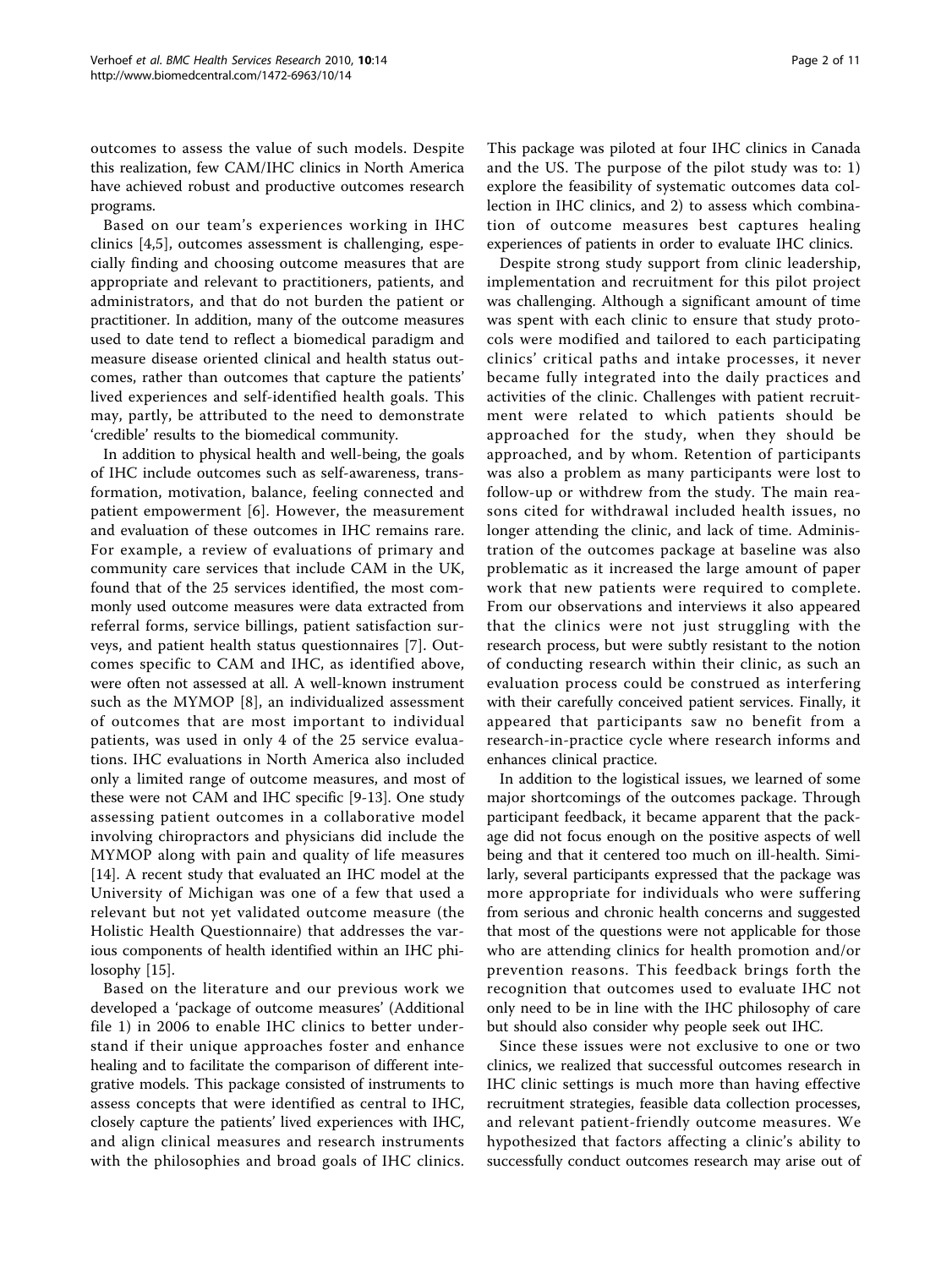lack of a culture in which research is considered important. We refer to a 'research culture' as a shared system of values, beliefs and attitudes within an organization which shapes and influences how employees engage in research activities. Research culture also describes the degree to which an organization defines itself in relation to research and how integral it is to practice [[16](#page-10-0)]. A lack of research culture is not an issue that is limited to IHC, as it has also affected such fields as primary care, counseling, education and kinesiology [\[17](#page-10-0)-[21](#page-10-0)].

To facilitate the development of evidence-informed IHC practices, we developed a second phase to the original study to further explore the issues related to research culture. The objectives of this study were to: 1) understand and identify the reasons why IHC clinics are not conducting outcomes research, and 2) to determine the factors necessary for research programs to be successful and sustainable.

## Methods

Due to the limited amount of information in the IHC field and the exploratory nature of the study objectives, a qualitative study design was used. Forty IHC clinics were identified across Canada through a combination of internet-based searches, informal networking among Canadian clinics, and a list of IHC clinics identified by Gaboury [\[22](#page-10-0)]. Clinics were selected based on the following inclusion criteria: 1) multi-disciplinary approach, 2) a written mission statement outlining its role in healing and curing, 3) There are at least two CAM practitioners who practice different healing modalities, and 4) If there is not a medical doctor who practices on site, there must be some kind of formal communication strategy that outlines some level of collaboration between the clinic and physicians in the community. Letters of invitation were mailed to 80 individuals at 40 clinics. Approximately one to two individuals were contacted at each clinic, holding prominent roles, such as Clinic Director, Clinic Manager, Medical Director, Patient Care Coordinator and practitioners (physicians and CAM practitioners including naturopathic doctors, Traditional Chinese Medicine practitioners, and chiropractors).

Each study participant took part in an in-depth, semistructured telephone interview, approximately 0.5-1 hour in length. They were conducted by two trained interviewers, based in British Columbia. The interview guide is included in Additional file [2.](#page-9-0) Because the concept of 'research culture' is somewhat abstract, this term was used interchangeably with the words 'climate' and 'environment' in the interviews. Nondirective prompts were used to encourage discussion of important issues that arose. Participants were also asked about their role in the clinic, time in the position and past research training.

Interviews were audio-taped and transcribed verbatim for subsequent analysis. Data collection and analysis were iterative, meaning that each transcript was analyzed before a subsequent interview took place. This process helped to assess the point where data saturation was reached. A basic content analysis approach was used, which involved a systematic process of manually indexing, coding, categorizing and interpreting [[23\]](#page-10-0). Transcripts were first analyzed line by line to identify concepts and then themes and categories were developed into a coding framework for application to the data. During this process, new themes developed and others changed. Analysis was independently conducted by two of the researchers. Themes emerging from the independent analyses were compared and discussed until consensus was reached.

Ethics approval was received from the Office of Medical Bioethics in the Faculty of Medicine at the University of Calgary (reference number 20222) on July 3, 2009 as a modification of the ethics approval received on May 30, 2006 for the initial pilot study.

All individuals voluntarily participated in the interviews. Prior to the interview, all participants were informed of: 1) the purpose and objectives of the study, 2) their rights to decline participation at any point during the interview or thereafter, and 3) how confidentiality of their persons and respective clinics would be protected. Any questions from the participants were addressed and informed consent was obtained verbally over the telephone by the interviewer prior to each telephone interview.

## Results

A brief description of the participating clinics can be found in Table [1](#page-3-0). 19/40 clinics agreed to participate in the study with 25/80 individuals initially approached agreeing to an interview. In most clinics one person was designated to be interviewed, in six others, two or three people volunteered. Reasons for the low response included lack of time, not feeling as though they had anything to contribute, being a newly established clinic, working in a new position and lastly, not interested in the study or in research. Five participants worked in management roles (i.e. clinic directors, managers), six held dual roles of practitioner and manager, and fourteen worked as practitioners. None of the participating clinics employed people whose exclusive position was 'researcher'. The average number of years working at their respective clinics was three. The level of research experience among participants varied, with seven of the participants reporting past research training. The type of research recognized by participants as important or relevant ranged from explorative descriptive type studies to randomized controlled trials. Five participants worked at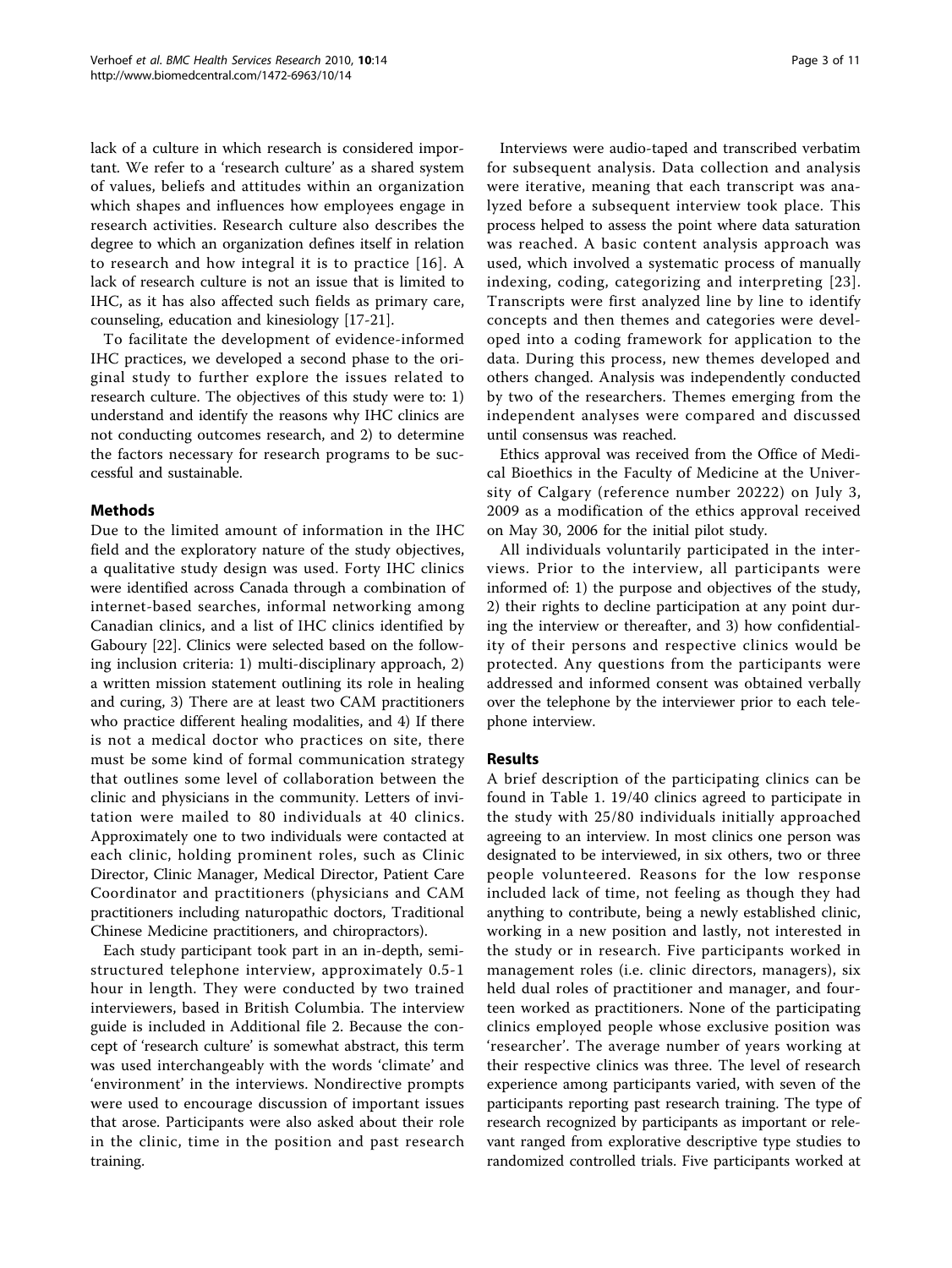| Location (Province)     | <b>Number of Practitioners</b> | <b>Modalities</b>                    | Caseload | Who was interviewed       |
|-------------------------|--------------------------------|--------------------------------------|----------|---------------------------|
| <b>British Columbia</b> | 12                             | MD, ND, Chiro, Yoga, M/B, TCM, RMT   | 100-300  | Physician<br>Manager      |
| <b>British Columbia</b> | 3                              | MD, ND, TCM,                         | < 100    | <b>CAM Practitioner</b>   |
| Alberta                 | 3                              | M/B, Nutrition, ND                   | < 100    | <b>CAM Practitioner</b>   |
| Alberta                 | 11                             | ND, Nutrition, Dentist, TCM, M/B, MD | 100-300  | CAM Practitioner- Manager |
|                         |                                |                                      |          | <b>CAM Practitioner</b>   |
| Ontario                 | 14                             | MD, RMT, TCM                         | 100-300  | CAM Practitioner-Manager  |
|                         |                                |                                      |          | <b>CAM Practitioner</b>   |
| Ontario                 | 10                             | Chiro, TCM, ND                       | 100-300  | CAM Practitioner-Manager  |
| Ontario                 | 9                              | ND, TCM, RMT, Chiro, MD, Yoga        | >300     | Manager                   |
| Ontario                 | $\overline{3}$                 | MD, M/B                              | < 100    | Physician                 |
|                         |                                |                                      |          | Physician                 |
| Ontario                 | 8                              | ND, MD, RMT, TCM                     | 100-300  | CAM Practitioner-Manager  |
| Ontario                 | 3                              | MD, ND                               | < 100    | CAM- Practitioner         |
| Ontario                 | 11                             | MD, TCM, Phyio, M/B                  | 100-300  | CAM Practitioner-Manager  |
| Ontario                 | 3                              | MD, TCM, Physio, M/B                 | 100-300  | Manager-Clinic Director   |
| Ontario                 | 3                              | MD, ND, TCM                          | < 100    | CAM-Practitioner          |
| Ontario                 | 10                             | MD, RMT, TCM                         | >300     | Clinic Director-Manager   |
| Ontario                 | 5                              | MD, ND, Physio, Chiro                | >300     | CAM Practitioner-Manager  |
|                         |                                |                                      |          | Physician                 |
| Ontario                 | $\overline{7}$                 | MD, M/B, Physio, Chiro               | >300     | Physician-Manager         |
| Quebec                  | $\overline{2}$                 | MD, TCM, RMT, ND, Chiro, Physio      | < 100    | <b>CAM Practitioner</b>   |
| Quebec                  | 19                             | RMT, TCM, ND                         | >300     | Manager-Clinic Director   |
| Nova Scotia             | $\overline{2}$                 | MD, ND, TCM                          | 100-300  | Physician                 |

## <span id="page-3-0"></span>Table 1 Description of participating clinics

Glossary: MD (physician), ND (naturopath), Chiro (chiropractor), Physio (Physical Therapy), TCM (traditional Chinese medicine), RMT (registered massage therapist), M/B (mind/body).

two clinics that had an ongoing in-house outcomes research program and their degree of research literacy was higher. However, while these five people saw the value of research more clearly than the others, they shared similar insights as the other participants about the challenges of conducting research. Participants are indentified with a unique letter (A, B, C etc).

## Perceived value and role of outcomes research

Discussion about the value and role of outcomes research in participants' clinics proved to be a controversial and emotionally charged topic. Practitioners raised questions regarding the perceived impact of conducting in-house research (or lack thereof) on clinical care and its benefits to the patient. They also mentioned the increased burden on patients and practitioners and the financial cost of doing research. However, despite these concerns, the majority of participants perceived in-house research as being critical to the future of IHC, highlighting it as integral to program improvement, patient outcomes and directly impacting the field of IHC itself:

"I see outcomes research as the only way to really assess the success of our program. Sure we can see if our individual patients are happy and making

progress but in order to get the full picture, we need to document the progress and the pitfalls in a formal way. I feel this is important not only to us as practitioners in this clinic but also as a way to bring more credence and I suppose evidence to this field. We have come a long way but I feel there is still so much more to be explored and understood." (CAM Practitioner-Manager, Ontario-I)

Generally, participants supportive of in-house research had very clear ideas on what they would like to achieve through research and its resultant benefits. A few practitioners and administrators believed outcomes research could help them to understand the complex interrelationships and impact of the various healing modalities offered at their clinics, and would engage patients more meaningfully within the clinic and in their healing journey. They felt that research could also help them advocate for change in the health care system. Clinic administrators in particular, thought that research participation would enrich IHC staff's work, making it more interesting and relevant, resulting in enhanced job satisfaction and retention. They also felt that research could bring additional skills and new perspectives into their IHC setting.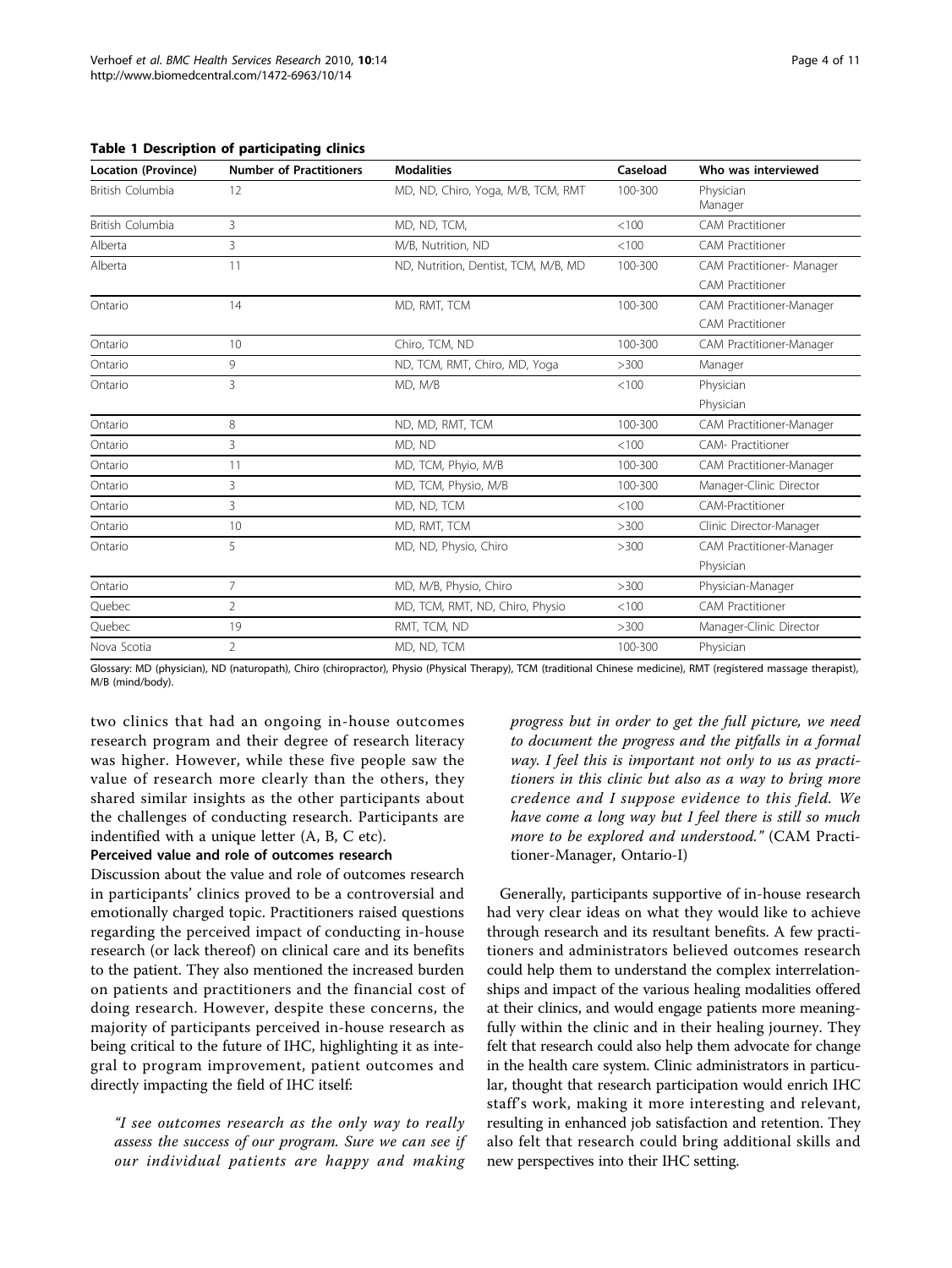On the other hand some practitioners did not see the need to conduct research at their clinic since they felt that observing improvements in the wellbeing of patients was proof enough:

"The practice itself will succeed if the approach and treatment is successful. If we as a clinic cannot provide 'better' results than the traditional health care system, then we would not be able to charge for our services. The fact that we have established a thriving business and have 'success' stories, supersedes our need to collect research". (CAM Practitioner, Alberta-D)

An underlying sentiment throughout the interviews suggested that administrators felt that conducting research was the politically correct thing to do and expressed feeling some pressure when they compared themselves to their peers and to what other IHC clinics were doing. Participants who worked in management generally had a more favorable opinion about research than did the practitioners. Several practitioners commented that administrators seemed to "look at research through rose colored glasses" whereas they, as well as front line staff, shared a more realistic perspective about the practical implications of conducting research such as increased workload and lack of research skills. Despite the range of opinions about the value and role of research in the context of IHC clinics, the challenges of conducting research emerged as an important overarching theme in the interviews.

#### Challenges to conducting outcomes research

Despite the range of opinions about the value and role of research in the context of IHC clinics, the challenges of conducting research emerged as an important theme in the interviews. These challenges were summarized under four emergent categories: organizational culture, organizational resources, organizational environment, and logistical issues.

## Organizational culture

Challenges stemming from the culture existing within an organization such as the philosophy of IHC and the value and belief system of the organization were common issues among participants.

#### a) Philosophy of IHC

At an organizational level, many participants felt that the lack of research conducted at their clinic could largely be attributed to the philosophy or mandate of their clinic, which they observed did not value, recognize or support the need for an ongoing formative research process.

"Research is not woven into the clinic's operating philosophy like patient education or outreach is. Since research has never been reflected in the clinic's overall governing mandate, the chances are slim that it will ever be reflected in any of our organizational activities. At this point, research does not fit with our organization." (Manager, Ontario-J)

Therefore, research was not a priority nor was it embedded in the daily operations of the clinic.

"Our focus is on healing patients. This is how we prioritize our time and energy. Research is secondary to providing results. We operate from a patient-based model and I don't really see where research can fit into that". (CAM Practitioner-Manager, Alberta-E)

Practitioners who were interested in outcomes research identified the clinic's culture as the main reason they had not incorporated research in their practice because "we do not work in an environment that promotes and fosters a spirit of inquiry". (CAM Practitioner, Ontario-H)

Some participants felt that research was incompatible with the IHC philosophy, which emphasizes wellness and whole person healing, compared to research, which they viewed as reductionist and focused on isolated aspects of care and of the individuals rather than on the whole system:

"There is a resistance to outcomes research at our clinic. Research doesn't mesh well with the integrative healing philosophy of whole person care. As clinicians, we evaluate patients as whole people, the sum of all parts, whereas outcomes research seems to want to break everything into individual parts. It doesn't fit with the philosophy of integration." (CAM Practitioner-Manager, Ontario-L)

#### b) Attitudes and beliefs

As indicated before, most practitioners observed how their own personal beliefs influenced their involvement in research. They saw themselves as clinicians or healers who valued and prioritized patient care, rather than researchers or academics who they perceived as being outcomes-based and results driven:

"I am a healer. I studied healing systems not research. My reason for being here is to work with patients and help them along their healing journey that is our focus." (Physician, British Columbia-A)

Several practitioners also feared that participating in a research study could be harmful to their patients' healing process and have a detrimental impact on the therapeutic relationship. At many of the clinics, patients were dealing with multiple health issues and as such,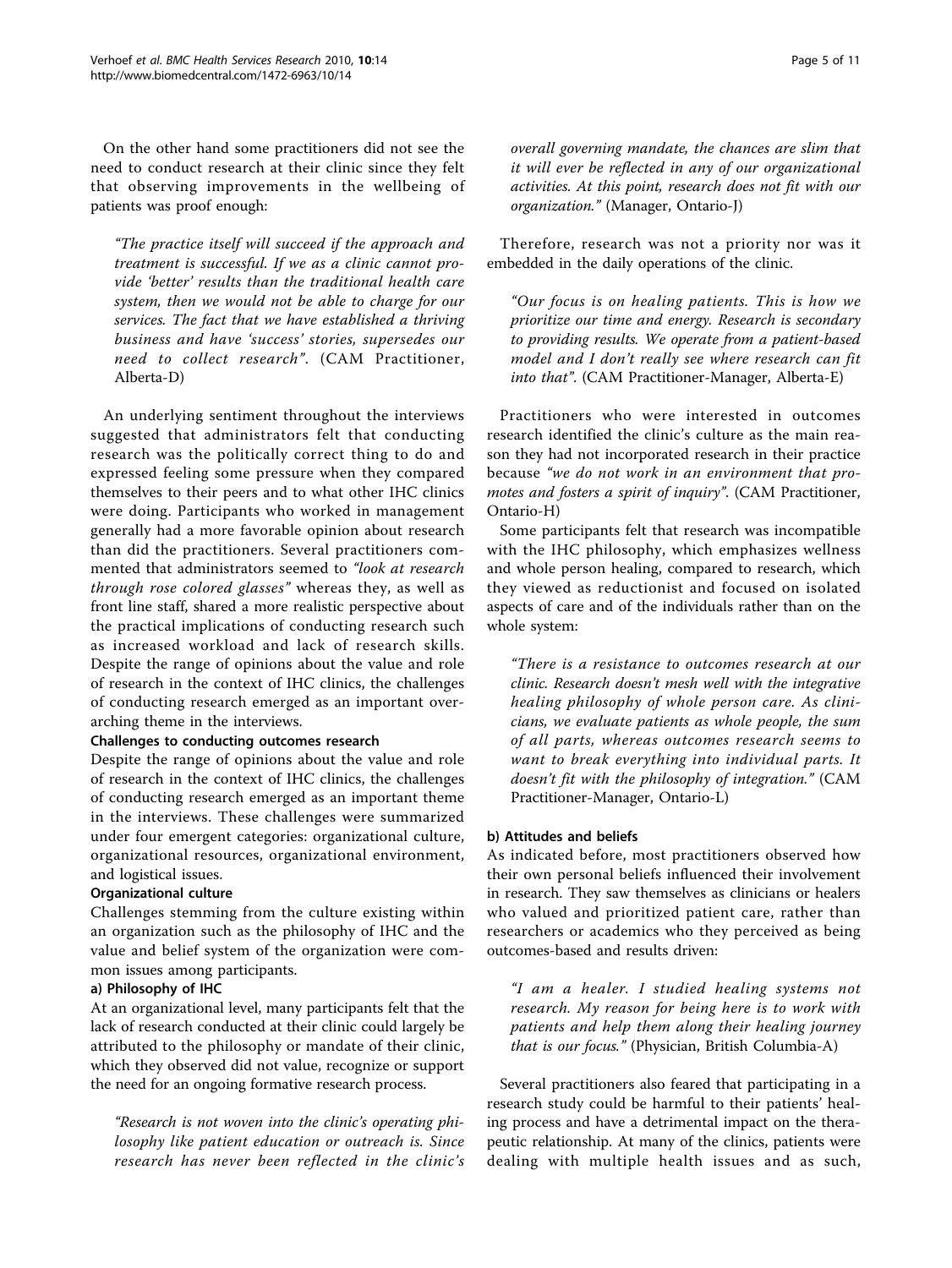participants were particularly concerned about burdening patients unnecessarily with research forms and surveys. Many of these participants expressed their discomfort to encourage patients to participate in research since they were paying for clinical services:

"A great deal of our patients are dealing with very complex health problems. It is a struggle for many to get through their days and their treatments. I feel that asking them to add this to their list of things to do would be unfair and unrealistic. We are trying to support them and create wellness for them, not to overburden them with paperwork and forms. And for what? How will they personally benefit from participation? It just doesn't seem to add up. I would rather have them focus on other things than research forms." (CAM Practitioner, Quebec-S)

Practitioners tended to be more open to research if it did not interfere with the administration of and resources necessary for patient care:

"If research can be obtained in a manner that provides minimal impact on the delivery of primary care to the patient, then it is clearly worthwhile. However, the moment that it interferes or removes resources from running the clinic and services to the patient, then its value is diminished." (Physician, Ontario-Q)

Some participants (both managers and practitioners) found that study results introduced conflict within the clinic, as everyone had different ideas about the validity and interpretation of the findings. For some practitioners, research findings became a sore point if their specific area of expertise became a target. For example, data from one clinic's outcomes research revealed that patients were unhappy about receiving mixed messages and conflicting treatment protocols from the nutritionist, naturopath and acupuncturist. Several practitioners found that situations like this did not nurture support for the continuation of outcomes research due to fear of having their professional practice scrutinized. For some, this was enough of a hindrance to discourage them from pursuing or supporting further research projects.

## c) Relevance of conducting research

For those who were involved in research, the immediate usefulness and application of research findings to the clinic setting was elusive, resulting in disinterest in continued participation in research. Several participants realized at the end of their study that after collecting ongoing data from patients for an in-house research project, the findings did not have much relevance or applicability to their clinic and was unfortunately of little value to them in terms of understanding patient

experiences and improving practice. In these instances, data were analyzed, results produced, but participants were left wondering,

"We spend so much energy getting the data and eagerly await the analysis only to find we can't apply any of the results to our daily practice. The promise of useful findings to impact our practice was like the light at the end of the tunnel. What is the motivation then?" (CAM Practitioner, Alberta-F)

## Organizational resources

When there was an interest in research, the lack of organizational resources to successfully conduct outcomes research was commonly identified as a key barrier.

#### a) Funding

The majority of participating clinics were small in scale and operated within a business model that was dependent on revenue-generating services and activities. Consequently, they were limited by the minimal resources available to carry out additional activities such as establishing any type of outcomes research program. If there were extra funds in the budget, the clinic often had a long list of items that took priority over research:

"The problem I see with research is mainly financial. How can we make money off of research? It costs us money because we would have to hire someone to carry it out for us and really, how do we get that money back? We are constantly trying to cut corners and save dollars every way we can, I just can't justify it right now with the current system. I have a long list of expenses that must be taken care of before I can even fathom introducing research into this clinic. Larger organizations which have more access to funding and more manpower are in a better position to take this on". (Clinic Director-Manager, Ontario-O)

## b) Compensation for services

One of the biggest issues for practitioners was related to the compensation structure at their clinics which did not consider conducting research or any other activities outside of direct patient care. Most of them were paid on a fee for service basis and had no paid time allocated for research activities. Furthermore, there was no formal or informal mechanism to reward or recognize this additional commitment and work. Therefore, research initiatives would have to take place outside of regular paid working hours without any compensation from the organization, which most participants did not favor.

"We as a small independent clinic do not have the extra funds to hire someone to only conduct research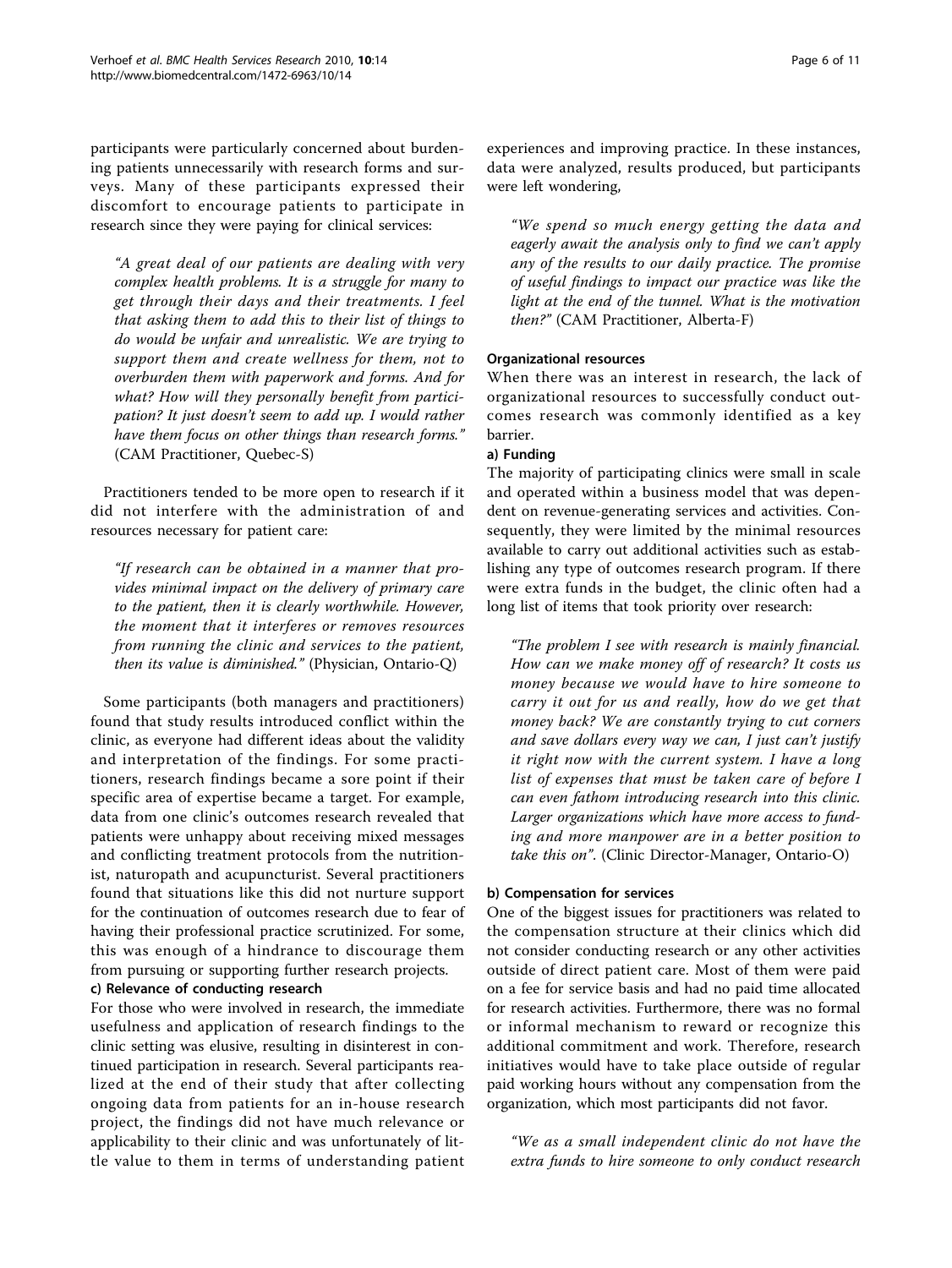which means ultimately, if we are to conduct research, the responsibility falls on the shoulders of the practitioners. However, I feel that integrative medicine, like many other health care fields, exists in a culture of productivity that I feel contradicts what research is all about. Research requires one to stop, reflect and discuss. In this field, productivity means taking care of our clients. That is rewarded, we aren't rewarded for sitting and thinking and documenting". (Clinic Director-Manager, Ontario-O)

#### c) Research training and skills

Many of the participants expressed concerns that they were ill prepared to conduct or engage in research on their own as they had little or no previous research training or skills. There was also a lack of incentives within the organization to encourage the development or improvement of their research literacy and capacity skills required to develop relevant research studies or to apply findings to improve practice patterns or service delivery.

In clinics that pursued in-house research activities, lack of research training or access to experienced researchers significantly impeded the research process. For example, lack of research training led to discouragement after a significant amount of time had been committed to data collection, only to find out that the data were not useable:

"We got to the end of the study and had collected all of this data on our patients but had no clue what to do with it..... We spoke with a couple of people from the university who pointed out some serious flaws in our design and data collection. We felt so discouraged by the end result that we gave up. Nobody wanted to pursue it. The data is still sitting in a box in our storage room. It was a disappointing experience for everyone involved. Such a waste." (Physician, Ontario-R)

## d) Clinic's partnerships/linkages

A few participants felt that their lack of formal and informal linkages to academic institutions was a barrier to developing a sustainable research program. Several participants spoke of colleagues from other organizations that were partnered with researchers from local universities who helped them to write proposals and develop strong projects:

"I see other clinics like ours who have partnered with the local university and they are now hooked into all sorts of research initiatives. That is the route to go. We don't have those connections and contacts and I really think that limits us in a huge way in terms of opportunity to get involved in research." (CAM Practitioner-Manager, Ontario-M)

## e) Research materials

In addition to the issues of funding and staffing, participants cited having limited access to research related resources such as books, academic CAM journals, and electronic databases as another barrier to research activities.

## Organizational environment

Many participants felt that the environment within which their clinics operated was constantly shifting and evolving thus influencing their ability to participate in research. Two of the issues participants struggled with most were the nature of their patient population and high staff turnover.

## a) Nature of patient population

Clinics with previous research experience observed how the unpredictable nature of their patients' health concerns and irregularity of patient visits negatively impacted systematic follow-up of data collected. This reality made data collection and follow-up with patients challenging and was perceived as a possible threat to recruitment and retention of participants, ultimately impacting the quality of data:

"Many of my patients are living with illness that is cyclical and unpredictable. Often times they come to see me when they most need help and then I may not hear from them for a year. This lack of consistency is a major hindrance to participating in research. I have trouble enough following up with them, I can't imagine what it would be like to chase after them to get a questionnaire filled out!" (CAM Practitioner, British Columbia-C)

## b) High staff turnover

Several participants also felt that the high rate of staff turnover could pose a threat to the quality of research collected. The rate of turnover was high at many of the participating clinics and participants were concerned that being short staffed and frequently training new employees would negatively impact the flow and integrity of research:

"We work in an unpredictable, unstable environment. The loss of one staff person creates a hiccup in the research system and will inevitably impact results as we are often spread thin and the first thing to fall by the wayside is the research. Then we start up again once someone is trained and the cycle repeats itself." (Manager-Clinic Director, Ontario-N)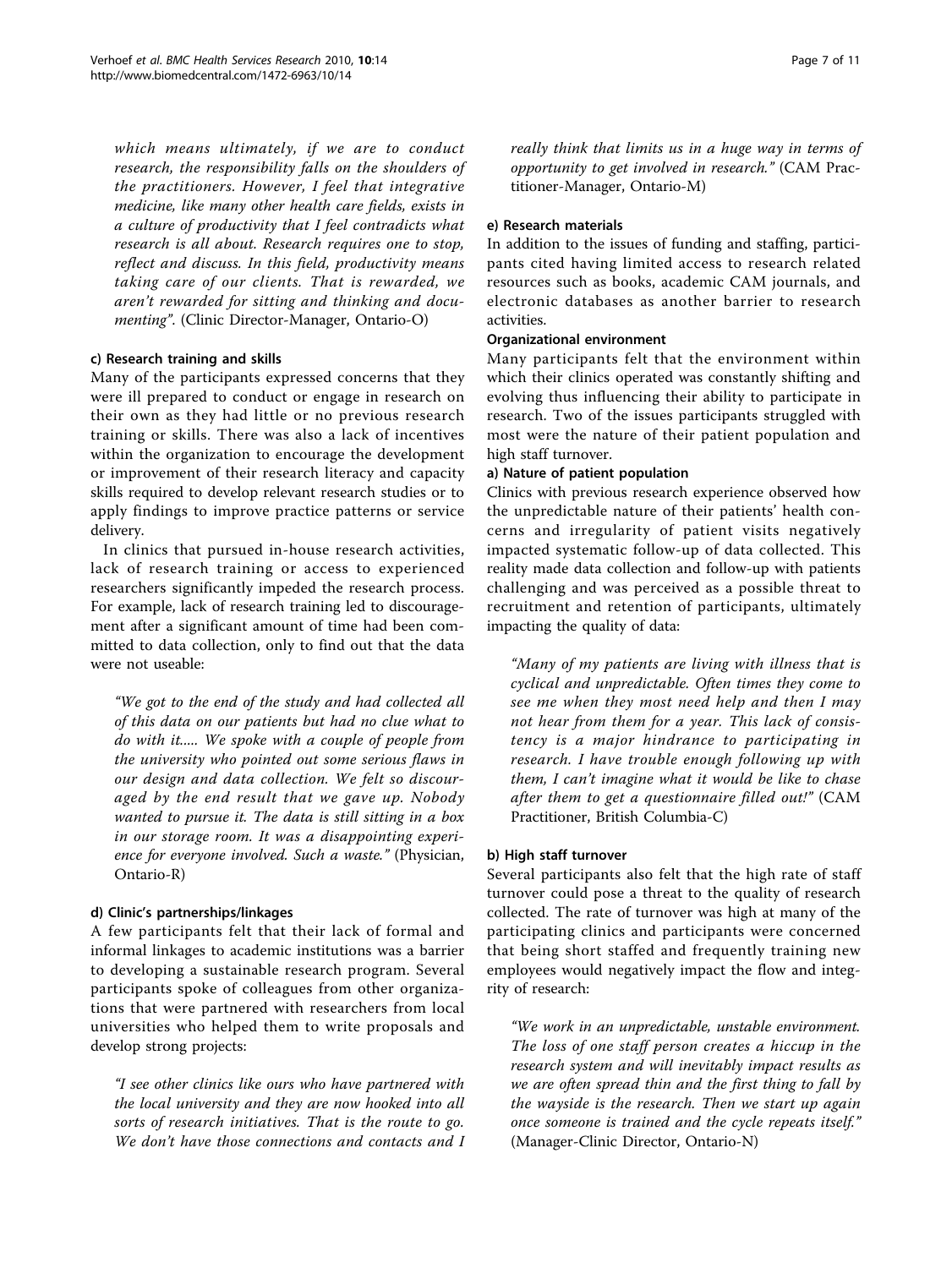#### Logistical challenges

A significant stumbling block to conducting research for participants with previous research experience was integrating research protocols into the clinic's established routine. This was especially a challenge for the front office support staff and clinicians, as their daily activities were impacted more directly. Despite the administration's strong interest in and support for research, research did not seem to fit into the daily practice and activities for many of the participants. For many, superimposing a research program onto an existing IHC program was unrealistic and unsustainable. Participants anticipated major complications as a result of introducing extra steps for research into their "well oiled machine":

"At the clinic, everyone has their own tasks to take care of. It is finally running smoothly. Why would I want to introduce an extra layer to complicate things? It is not a priority largely for this reason. Who has the time to take this on? We struggle so much just to stay afloat at this clinic. Why kill ourselves even more with adding on more?" (Manager-Clinic Director, Quebec-T)

#### Strategies to support outcomes research

Although participants identified a significant number of barriers to creating a research culture, they also provided insights into ways in which clinics could encourage the development of research culture.

a) Develop and adopt a research philosophy

If clinics were to have any success in future research endeavors, they must first adopt and embody a research philosophy that emphasizes the value of research and integrates it into the organization's mission.

"Valuing research as an intrinsic component of the organization is critical because values and philosophy are what guide the staff, practitioners and patients within the clinic and gets us thinking research. It should be part and parcel of what we do as an organization. No questions asked. Clinical care and research are intimately linked and they feed each other. Staff, time and infrastructure for research related activities needs to be factored into the budget." (Manager, British Columbia-B)

#### b) Organizational leaders as research advocates

It is crucial that a belief in a culture of research be reflected in the clinic's leadership. Clinic administrators need to become research advocates, creating a supportive research environment, ensuring resources (including personnel, time, financial and administrative support) are allocated and effectively implemented into the daily practice of the administrators, practitioners and front office support staff.

"It is the leader's job to make sure that research receives equal attention and importance within the clinic as all other aspects including patient education and patient care". (CAM Practitioner-Manager, Ontario-P)

Participants suggested that having dedicated staff to administer, manage and seek research opportunities could facilitate productivity and program sustainability:

"Appointing a person whose main role is to spearhead the research process would help our clinic immensely. The person could look for grant opportunities and linkages and get the ball rolling for us." (CAM Practitioner-Manager, Alberta-G)

#### c) Develop viable research processes and structures

In order for research findings to be meaningful and have a direct impact on practice, the research process must be collaborative, consensus-driven and inclusive, where individuals are encouraged to contribute to the research program. Also, it is essential to identify the needs and desired outcomes of the clinic prior to designing the research such that it reflects actual practice but is also responsive to the questions that the clinic team considers important and relevant. Participants felt that such an approach would encourage individuals to become more invested in the research process.

Research activities need to be aligned with clinical workflow processes at an early stage in order to minimize the potentially negative impact of adding new tasks to individuals' workload, particularly if they are not compensated. Research activities should be embedded into administrative and practice duties of front office support staff and practitioners, and explicitly outlined in the clinic policy and procedure manuals. Research protocols should be streamlined with clinical protocols. For example, consent for clinical purposes and research purposes should be merged into one form. In order to reduce the administrative burden on patients, ideally, outcomes collected for research purposes should be useful to practitioners as well. In this way, the research data are directly applicable to practice.

Furthermore as one participant emphasized, clear protocols on how decisions are made about research, how projects will be supported, and how their findings will be handled, are paramount:

"This kind of formality and process will show a commitment to staff that the results of the research will weigh heavily in organizational decision making and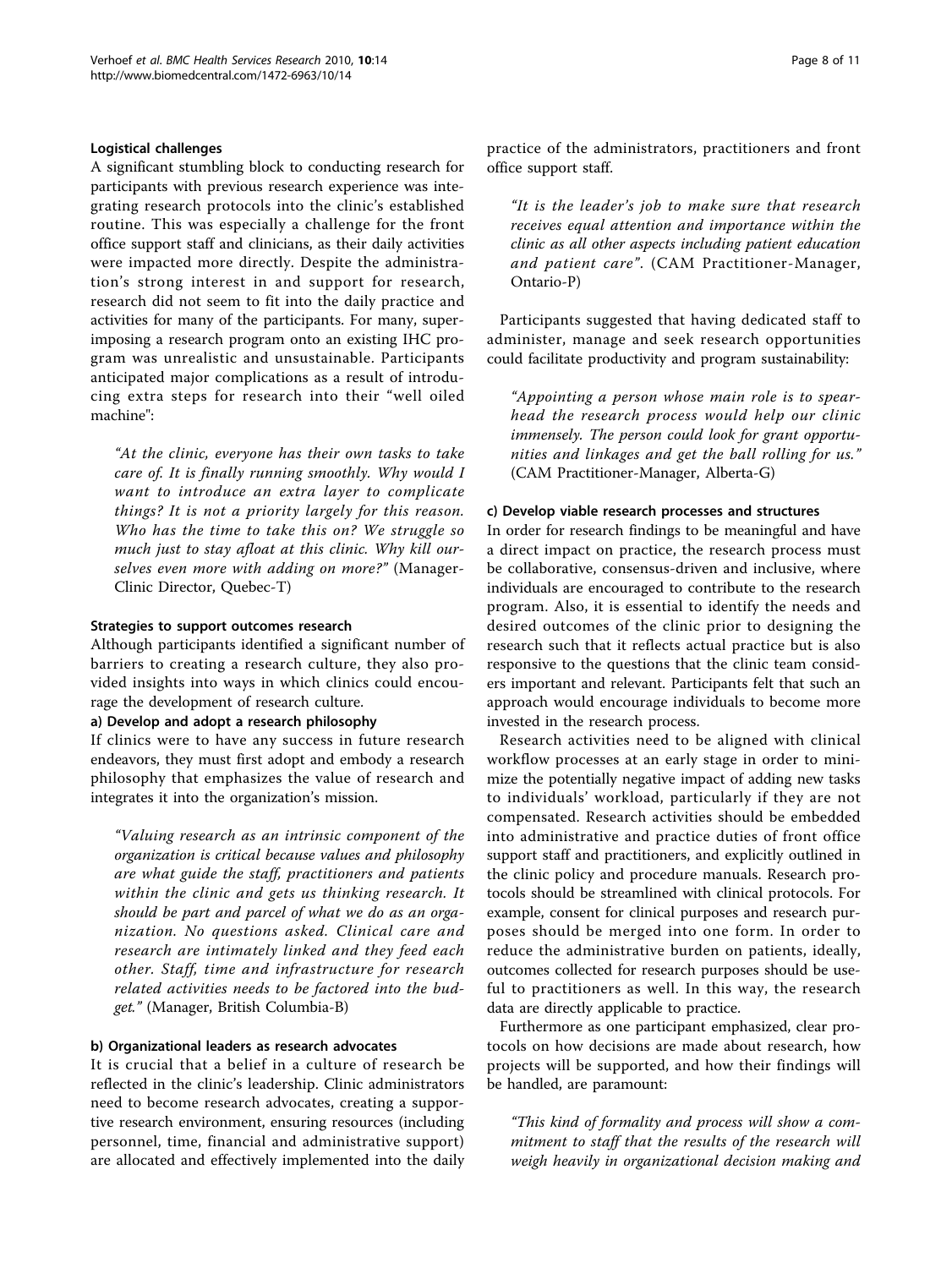where action will be taken accordingly. We also will be clear on decisions made about handling the final results." (Physician, British Columbia-A)

Research within an IHC clinic should be encouraged by positive reinforcement and recognition. Several participants suggested that reward systems be introduced to encourage initiative and ongoing participation. They also identified positive accolades from colleagues to be important reinforcement and encouragement. Interest, praise and recognition were highly valued rewards:

"I think more than anything, I would just like to be acknowledged for my extra work. I did a workshop for my team here based on some things that I learned at a research conference I attended and did I ever receive positive feedback. That type of recognition felt good and has encouraged me to attend more research related events." (Physician, Ontario-K)

Creating access to research resources was critical. Having access to academic CAM journals, establishing productive relationships with academic "mentors"/ researchers, and access to research funds were key resources identified by most participants. Because funding and sufficient staffing were major issues for the participating clinics, several participants suggested the creation of large 'umbrella' research projects based in academic institutions in which smaller, individual IHC clinics could take part. In addition, participants discussed the possibility of having access to previously funded grant applications to use as a template to guide their own in-house proposal development.

## **Discussion**

Balancing the development of clinic services and research activities remains a challenge for most IHC clinics. Securing resources to do both at the same time is challenging, and superimposing research activities on clinic work processes without adding resources such as staff, space, expertise and time can be a stressful experience for clinicians and administrative staff. Identifying and actively removing the barriers to conducting outcomes research in IHC settings will be key to generating new knowledge in the field.

Many studies evaluating IHC were conducted by people outside of IHC clinics, often by students [\[22,24\]](#page-10-0). This raises an interesting question about research initiated in-house versus research conducted by outsiders: Does the latter address or identify the needs of the clinic equally well? Our team consisted of a mixture of these, which was a major advantage in reflecting upon the ways in which our own values, experiences, interests, beliefs and social identities could have shaped our research. One of us (BF) is a nurse and has directed an Integrative Clinic in the early 2000s. SM is a CAM practitioner and researcher and is involved in developing, implementing and assessing different models of IHC in primary care community settings. AM and MV are not practitioners and have conducted research in IHC for the past 8 years. AK has worked as a CAM practitioner in an integrated health care setting. We believe that the range of our roles and our close collaboration has made it possible for us to maintain a critical and thoughtful attitude towards data collection and analysis.

Our earlier 'optimal outcomes' study set out to address previously identified barriers by choosing measures and research instruments that would more closely capture the patients' lived experiences, however, despite all these considerations, we still encountered significant barriers in implementing the study protocol within IHC sites. This study served to identify the subtle, yet complex issues that continue to hinder evaluation of IHC service delivery models. The relatively low response rate in this study further suggests the lack of interest in or relevance of research in the IHC context. Identifying these barriers proved to be very informative and may contribute to a more complete understanding of what "*readiness*" to conduct research practically looks and feels like in an IHC clinic [\[25](#page-10-0)].

We found that almost all barriers to conducting outcomes research are directly or indirectly correlated with the IHC clinic's organizational culture as it relates to evaluation and/or research. These include the researchrelated beliefs and values of staff, the degree of research literacy amongst the practitioners and individuals in management roles, and experience using quality management strategies to improve programs and services. Some would argue that the underpinnings of a supportive research culture should be introduced during a health professional's basic education and that practitioners' education should begin to develop research literacy and capacity. Many CAM institutions focus on training students to practice rather than conducting research, thus they have had little exposure to the relevance and need for research in this context during their training [\[26\]](#page-10-0). In education programs for conventional health care providers/practitioners (such as physicians and nurses), research is often presented as an information source to be used in practice but produced "outside" of the practice setting and by "others". It is rarely taught as a component of the clinical practice for the purpose of internal evaluation or to contribute to a broader knowledge base within a given field.

As this study highlights, it is critical for IHC clinics to adopt research as a priority at the leadership level and to build in research capacity from the inception of the clinic. Capacity building activities could include formal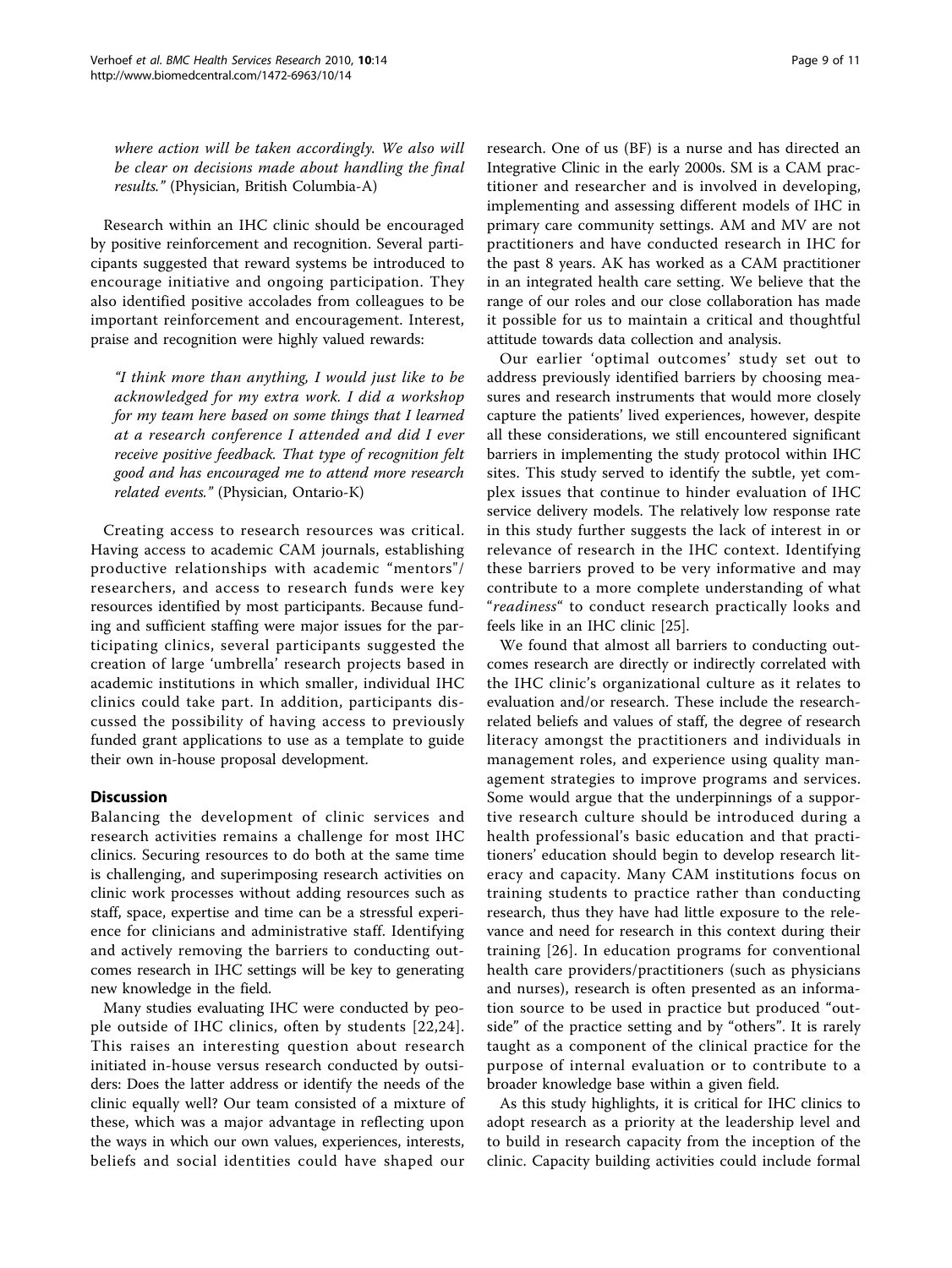<span id="page-9-0"></span>mentorship by resident scholars; opportunities for all staff to serve as members of the research team to help design protocols and analyze results; journal clubs that introduce relevant literature and point out gaps in the literature; and, lastly, creating linkages to existing research programs or centers. Translating results into action is key to the sustainability of research. As illustrated by the data in this study, providing patients with a platform to provide ongoing feedback and share their healing experiences, clinics are creating endless opportunities to improve practice. Leaders that adequately weave research goals and related activities through the fabric of the organization will be more successful in creating an evaluation culture, which will in turn inform on-going development of effective services and programs.

The literature on IHC provides little practical guidance to IHC clinics about how to incorporate a viable research component within an IHC program. However, the fields of primary care, social work, higher education, and kinesiology have explored factors needed to build research capacity and develop a research culture in practice settings [[17](#page-10-0)-[21](#page-10-0)]. Barriers to research in these fields have been identified, such as lack of time to conduct research, staffing resources, and lack of interest among staff. It has been determined that protected, dedicated research time, effective managerial support, research training, immediate access to mentorship and a nurturing workplace environment are key to a sustainable research culture [[17](#page-10-0)-[21\]](#page-10-0). These findings draw numerous parallels to those identified in this study, demonstrating the need for individuals working in IHC to seek out knowledge and experience from those in other fields. Based on the findings of this study and those in other fields, the next step in fostering the development of research cultures in IHC clinics could be to develop a set of practical guidelines for clinic managers and directors outlining feasible approaches and options of how to implement a research arm within their clinic setting.

## Conclusions

There is increasing public and professional demand to identify the most effective ways to deliver IHC, and agreement that evaluating the outcomes of IHC clinics is a critical step towards creating this new knowledge. In an ideal world, established IHC clinics would respond to this call for evidence by agreeing upon a set of relevant, easy to administer evaluation tools, and collaborate on collecting much-needed outcomes data. However, in an emerging field of study such as IHC with a diverse and broad range of options, this may not be possible in the short term. We acknowledge, from our own lived experiences as supported by these study findings, that IHC clinics are highly complex systems. Designing studies that take into consideration and respond to the multitude of factors and components that contribute and create an IHC system is needed to develop an indepth and comprehensive understanding of IHC and the potential patient outcomes. Research approaches that view IHC from a whole systems perspective [[27](#page-10-0)] are more likely to be experienced by stakeholders as 'respectful processes' and in turn, produce more useful knowledge.

As highlighted by this study, clinical and research pioneers of IHC are recognizing that creating a viable evaluation culture in tandem with developing clinic services is an important pre-cursor to successfully conducting outcomes research in complex IHC settings.

Additional File 1: List of outcome measures included in the "Outcomes Package". A comprehensive list of the outcome measures and a brief description of each that was included in the Outcomes Package which was used in the initial pilot study [\[828293031323334](#page-10-0)]. Click here for file [ http://www.biomedcentral.com/content/supplementary/1472-6963-10- 14-S1.DOC ]

Additional File 2: Interview Guide. The final questions which were developed and used as a guide for the semi-structured telephone interviews with all participants. Click here for file

[ http://www.biomedcentral.com/content/supplementary/1472-6963-10- 14-S2.DOC ]

#### Acknowledgements

Funding for this research was provided by the Lotte & John Hecht Memorial Foundation.

#### Author details

<sup>1</sup>Department of Community Health Sciences, University of Calgary, Calgary, Canada. <sup>2</sup>Samueli Institute, Alexandria, Virginia USA. <sup>3</sup>Omni Health, White Rock, Canada. <sup>4</sup>Department of Research, Canadian Memorial Chiropractic College, Toronto, Canada.

#### Authors' contributions

MJV conceptualized and designed the study, participated in data analysis, and drafted the manuscript. AM assisted in the study design and coordination, collected and analyzed data, and drafted the manuscript. AK coordinated project activities, collected data, and helped draft the manuscript. BF was involved in the conceptualization of the study and manuscript review. SM was involved in the original study and reviewed the manuscript. All authors have read and approved the final manuscript submitted.

#### Competing interests

The authors declare that they have no competing interests.

#### Received: 21 July 2009

Accepted: 14 January 2010 Published: 14 January 2010

#### References

- 1. Boon H, Verhoef MJ, O'Hara D, Findlay B, Majid N: [Integrative health care:](http://www.ncbi.nlm.nih.gov/pubmed/15478786?dopt=Abstract) [arriving at a working definition.](http://www.ncbi.nlm.nih.gov/pubmed/15478786?dopt=Abstract) Altern Ther Health Med 2004, 10:48-56.
- 2. What is Complementary and Alternative Medicine. [http://nccam.nih.gov/](http://nccam.nih.gov/health/whatiscam/) [health/whatiscam/.](http://nccam.nih.gov/health/whatiscam/)
- 3. The Consortium of Academic Health centres for Integrative Medicine. About us. <http://www.imconsortium.org/about/home.html/>.